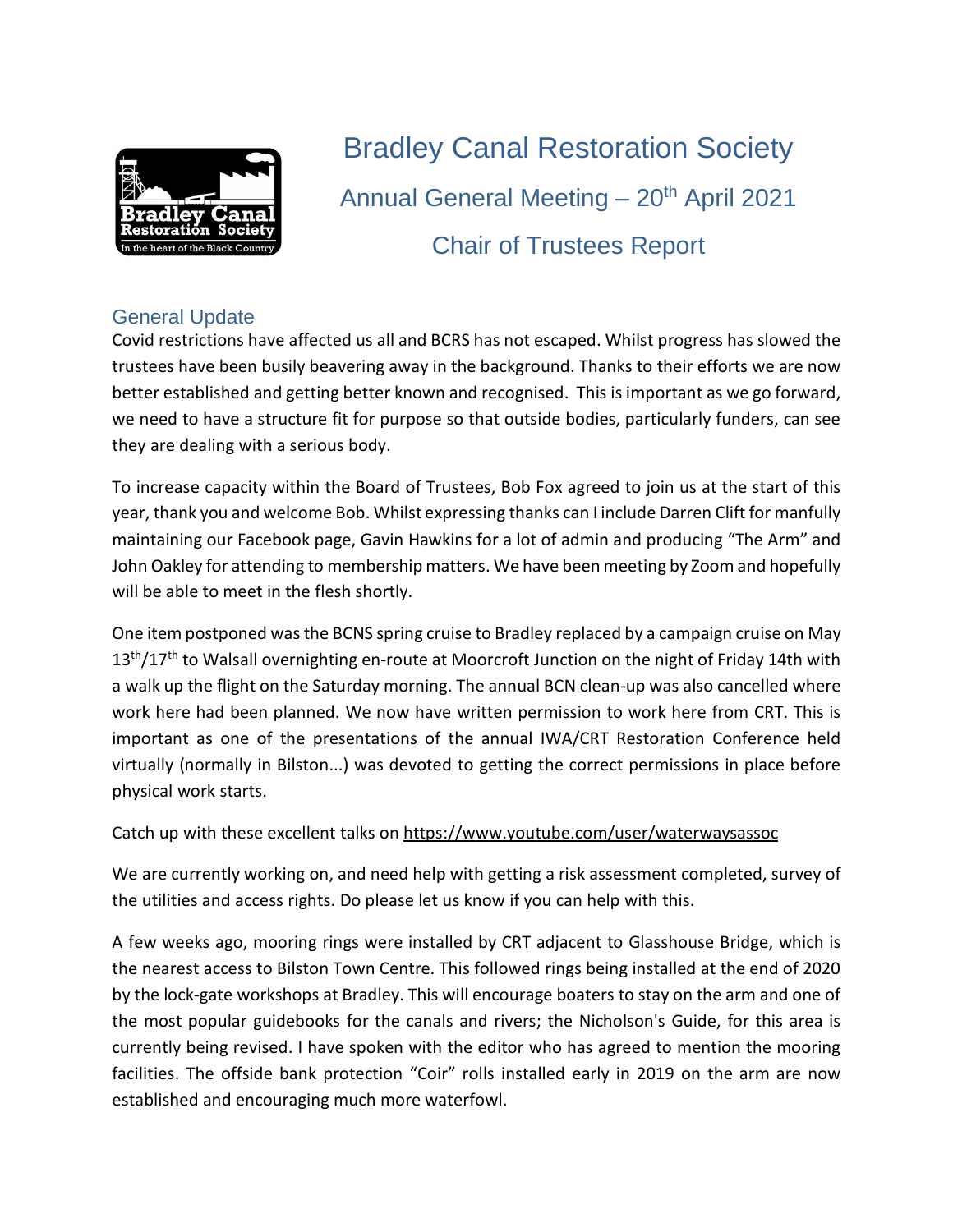In July flooding caused by downpours between Locks 7 and 8 inundated local houses and we were able to spur CRT into rapid action that resulted in some spot dredging being undertaken and the blocked culvert cleared. It now looks like a canal and with volunteer help could be easily renovated.

We have also met on site between lockdowns with WCC leaders to explain the project in detail. By Bradley Lane where CRT still own the open land adjacent to Atlas Trading Estate, we have measured the land and asked if the pending new lease may be modified to allow space for a canal channel. How to replace Tup Bridge across Bradley Lane, to connect with the remaining Bradley arm, is our biggest challenge.

How many people walk the existing canal? By reconnecting the two sections will this increase. Funders ask this. To collect data CRT have agreed to erect a counter near Highfields Bridge to produce some data for us.

To guide us through the various processes, we are using a template jointly produced by the IWA and CRT, the "Restoration Work Stages". We have almost completed the first three parts of Phase One, putting the necessary organisational structures and permissions into place.

The next phase is a transitional stage where we plan for project delivery. This will require us to raise funds for commissioning the necessary engineering, wayleave, and easement surveys for the whole scheme and whilst your help with a personal donation would be much appreciated, we will start applying for more substantial funding from appropriate organisations. The help of a volunteer qualified Civil Engineer/Quantity Surveyor in an advisory role would be extremely useful.

To further publicise our Society, we have a gazebo with which we plan to attend the Gnosall Canal Festival on the 16th/18<sup>th</sup> July and the Festival of Water at Worcester on August 27<sup>th</sup> 30<sup>th</sup>. If you can help, if only for a short time it would be appreciated. This will enable us to reach a wider audience and recruit more members.

## Membership

Membership currently stands at 176 paid subscriptions (however a number of these are due for renewal). A further 16 individuals are supporting the Society via a personal donation rather than a formal membership.

It is hoped that physical attendance at events in the coming months will enable us to increase our membership significantly. All members should be receiving the regular newsletters, however if this is not the case please confirm your email (or postal) address with us.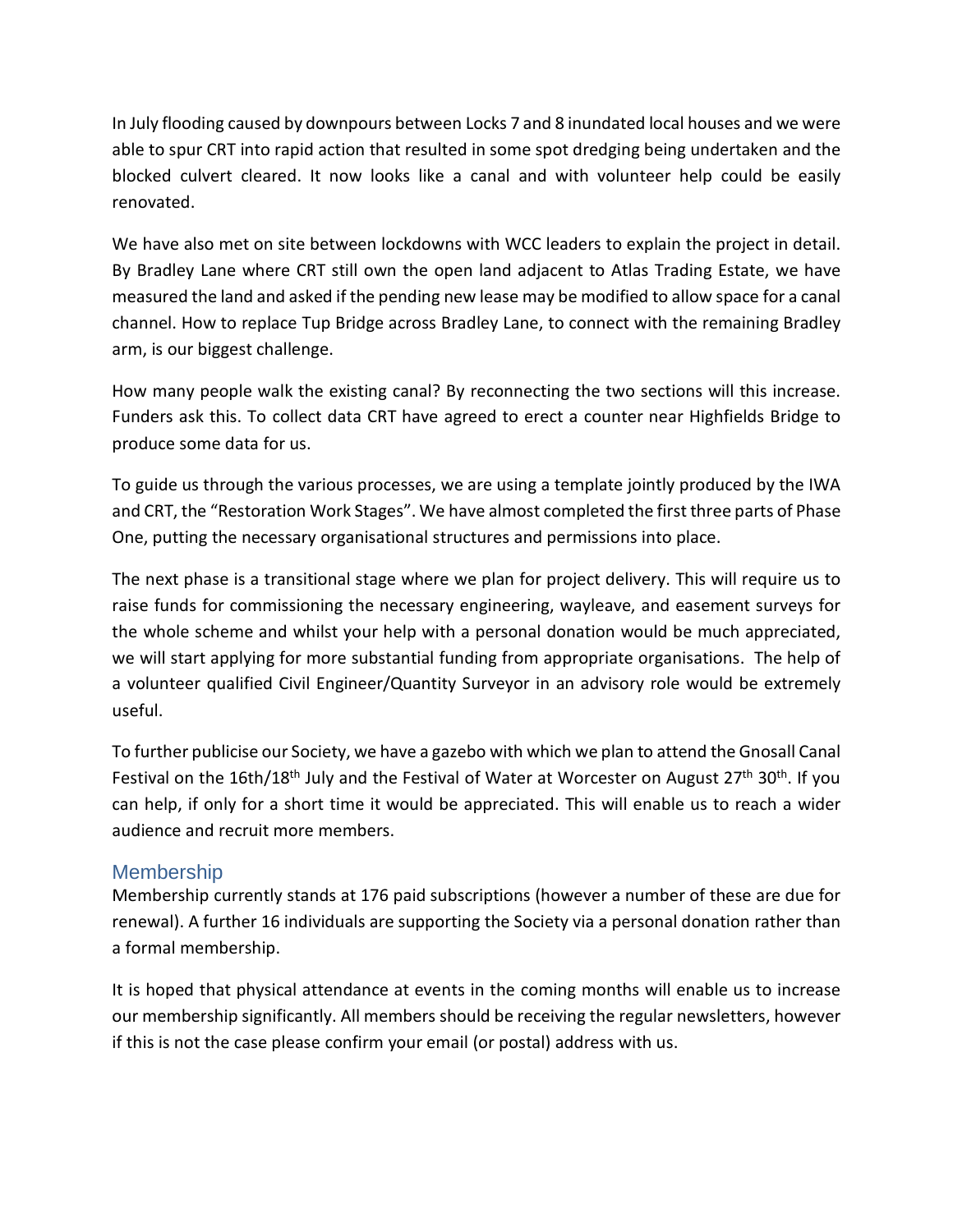## Social Media

The Facebook page has been active since April 2019 and we have seen a fantastic rise in followers in that period with the number currently standing at 2040. Our Instagram following is also building with followers loving the wildlife photographs in particular.

Doubtless we have all seen how arguments and negativity can upset group members and become a real headache for the administrators, so it is great to run a page where we have seen virtually none of this type of activity. It does seem that most people are behind restoring this small stretch of canal.

Regular viewers of the page will have seen that support is also growing from important sectors of the community and beyond. Local MPs, Local Authorities, CRT, Inland Waterways and the Birmingham and Black Country Wildlife Trust are all getting behind thisscheme to bring back this bit of canal that holds such historic importance for our area and indeed, this country.